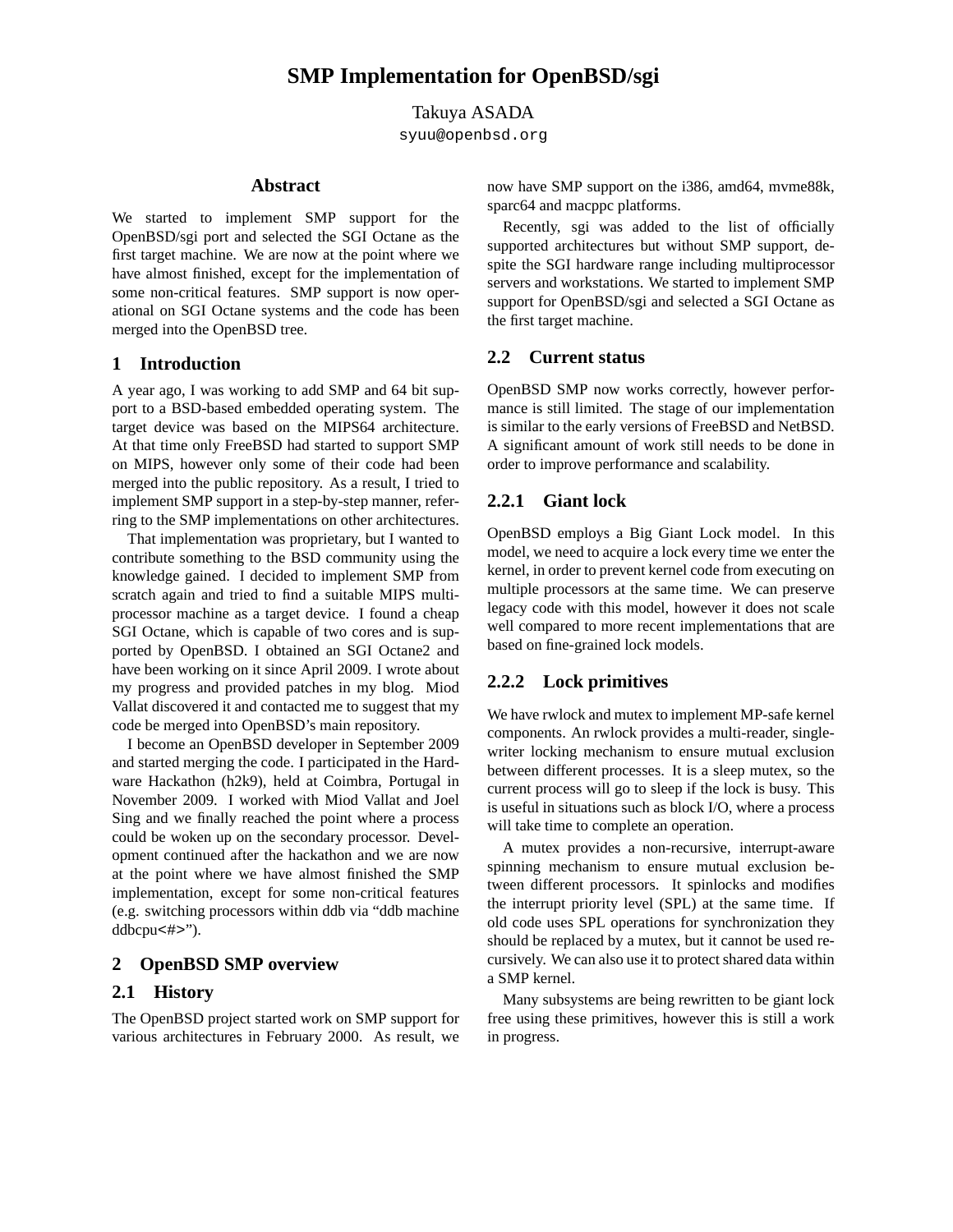### **2.2.3 Scheduler**

The OpenBSD scheduler is based on the traditional 4.4BSD scheduler, with some enhancements for SMP support. Each processor has its own runqueue. The scheduler balances and dispatches processes to idle processors.

# **2.2.4 rthread**

An rthread is a 1:1 native kernel thread library, implemented using the rfork system call. In the kernel, a thread is realized as a normal process with a special flag, which is set in rfork. rthreads is not the default thread library yet, due to performance and stability issues, and it is still a work in progress. The default thread library is libpthread, which is a userland thread implementation that cannot benefit from SMP.

# **3 SGI Octane overview**

# **3.1 History**

An SGI Octane is a high-end graphics workstation, which is based on the MIPS architecture and is designed to run IRIX. The original version named "Octane" was manufactured between 1997 and 2000, with an updated version named "Octane 2" being manufactured between 2000 and 2004. Both models share almost the same architecture which can be configured as a multiprocessor system. There are uniprocessor models and dual processor models of both the Octane and Octane2.

Hardware documentation is limited since SGI never openly disclosed a detailed hardware specification. As a result we can only refer to the Octane-specific header files found on IRIX (/usr/include/sys/RACER/), and Linux kernel patches for Octane (http://www.linuxmips.org/˜skylark/).



Figure 1: SGI Octane image

| Processors     | MIPS R10000/R12000    |
|----------------|-----------------------|
|                | 175-400MHz $x$ 1 or 2 |
| Memory         | 128MB-4GB SDRAM       |
| Graphics       | 3D Graphics board     |
| Sound          | Digital Audio board   |
| Storage        | 4/9GB Ultra Fast/Wide |
|                | <b>SCSI HDD</b>       |
| Communications | 100BASE-TX port x 1,  |
|                | RS422/RS433 x 2,      |
|                | Parallel port x 1     |

Table 1: SGI Octane specification

# **3.2 MIPS R10000**

The SGI Octane has one or two R10000 processors - in this section we describe their features and the challenges involved with implementing SMP on this processor.

# **3.2.1 Coherent cache and operations for multiprocessor**

One of the most important features of this processor is its fully coherent cache. The other important feature is the synchronization system between multiple processors. There are some instructions for synchronization:

**SYNC operation** The SYNC instruction is used for ordering loads and stores from shared memory. It waits for preceding loads and stores to complete.

**LL/SC operations** The LL/SC instructions are the implementation of Load-Link/Store-Conditional operations on the MIPS architecture. We need it to implement lock-free atomic read-modify-write operations. The LL operation loads a value from a memory location to a register. The SC operation checks if the value has been changed since LL executed by using the cache line. If it has changed then it stores zero to the register, meaning that SC has failed. Otherwise it continues to store the value to the memory location.

We use these instructions often when implementing atomic functions and lock functions.

# **3.2.2 TLB Consistency**

**Software TLB** The MIPS TLB is a software TLB, which means that the operating system must manage the TLBs. For example, if a processor causes a TLB miss exception then the hardware does not do anything else. Instead, the operating system must handle the exception, lookup the page table and find the physical address paired with requested virtual address. This means that all software TLB management functions need to be MP-safe, including the data structures they use.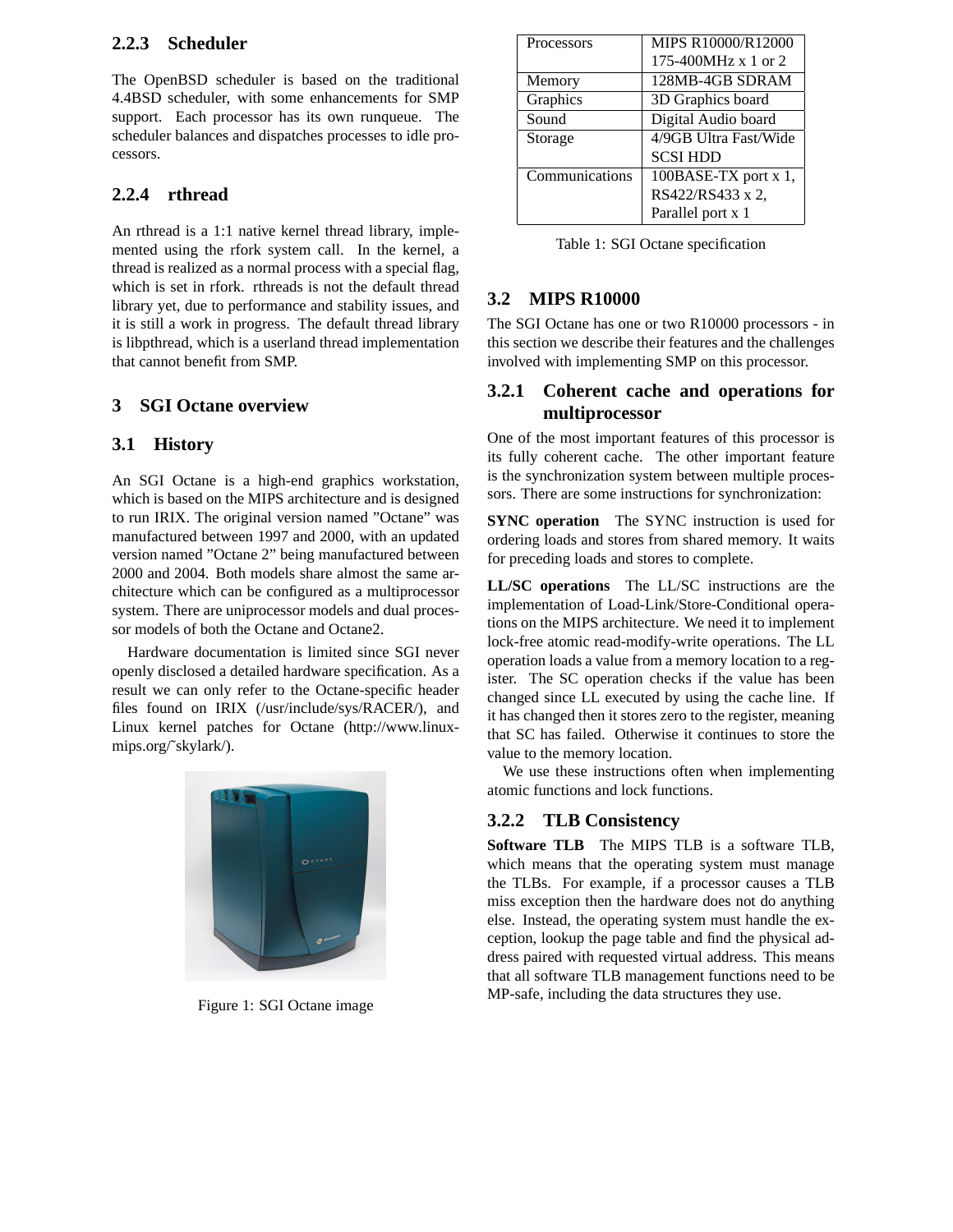**ASID: Address Space Identifier** On the MIPS architecture each TLB entry is tagged with an 8 bit Address Space Identifier (ASID). Each process should be assigned an individual identifier and the current process identifier should be set when a context switch occurs. This allows the processor to distinguish between TLB entries that are for the current process and those which are not. This can improve system performance since we do not need to flush TLB entries on every context switch.

However, in order to make the memory management routine MP-safe, the ASID first needs to be managed on a per-processor basis. The next step is to think about what will happen if a TLB entry could remain, even after switching to a different process. If that process moves to another processor and invalidates or updates the same entry, there will be an inconsistency. You can use ASID to solve this problem. We do not need to flush the TLB via a TLB shootdown in this case, instead we can change the ASID assigned to the process and the entry will no longer be used.

### **3.3 MPCONF**

MPCONF is a bank of hardware registers used to control secondary processors and retrieve configuration information from them. Each secondary processor has one entry in MPCONF, with each entry having the following registers:

| <b>MAGIC</b>       | magic number                        |
|--------------------|-------------------------------------|
|                    | (0xbaddeed2 if cpu exists)          |
| <b>PRID</b>        | processor revision ID               |
| <b>PHYSID</b>      | physical CPU ID                     |
| <b>VIRTID</b>      | virtual CPU ID                      |
| <b>MP_SCACHESZ</b> | secondary cache size                |
| <b>FANLOADS</b>    | unknown                             |
| <b>LAUNCH</b>      | launch function address             |
|                    | (entry point) / cpu spin up trigger |
| <b>RNDVZ</b>       | rendezvous function address         |
| <b>STACKADDR</b>   | stack pointer address               |
| <b>LPARAM</b>      | arguments for LAUNCH                |
| <b>RPARAM</b>      | arguments for RNDVZ                 |
| <b>IDLEFLAG</b>    | unknown                             |

Table 2: MPCONF registers

To spinup a secondary processor we need to access the LAUNCH register as a minimum.

### **3.4 HEART**

HEART consists of a bus and an interrupt controller device. On an Octane most devices are connected to the HEART widget. HEART provides two kinds of registers for interrupt handling - IMR and ISR. IMR stands

for Interrupt Mask Register, which allows interrupts to be masked or unmasked on a per-processor basis. Each bit in the mask represents an IRQ. There are four IMR registers, allowing for up to four processors to be supported.

ISR stands for In-Service Register and it is divided into three registers, which are set-only, clear-only and read-only register. If an interrupt handler has completed then it needs to clear the interrupt. The CLR ISR register is used for this purpose. The SET ISR is the opposite of the CLR ISR register; writing to it triggers an interrupt. This will not generally be used to handle external interrupts, however it can be used to trigger Inter-Processor Interrupts (IPIs). IRQs 46-49 are reserved for this purpose.

| Memory configuration registers   |  |
|----------------------------------|--|
| (SDRAM_MODE, MEMCFG0-3 )         |  |
| Interrupt registers              |  |
| (IMR0-3, SET_ISR, CLR_ISR, ISR ) |  |
| Misc registers                   |  |
| (COUNT, COMPARE, PRID )          |  |

Table 3: HEART registers

HEART also contains another useful register named PRID. This register allows the ID of the current processor to be obtained.

### **4 Tasks for SMP support on Octane**

# **4.1 Support multiple cpu info and processor related macros**

We have a structure named cpu info for per-processor data storage. There are a number of macros and functions to support using cpu info.

The curcpu() macro can be used to access a pointer to the current processor's cpu info structure. In the original code this macro simply returned a reference to a statically allocated cpu info structure named "cpu info primary". We changed this so that the cpu info structure is allocated dynamically, with a pointer to this structure being stored in an array indexed by processor ID. This structure is allocated perprocessor when a processor executes its initialization sequence.

The cpu number() macro can be used as a processor identifier. Initially this was defined to be "0" since there was only one processor. We changed the marco so that it fetches the ID of the current processor from a hardware register (PRID on HEART, as described above).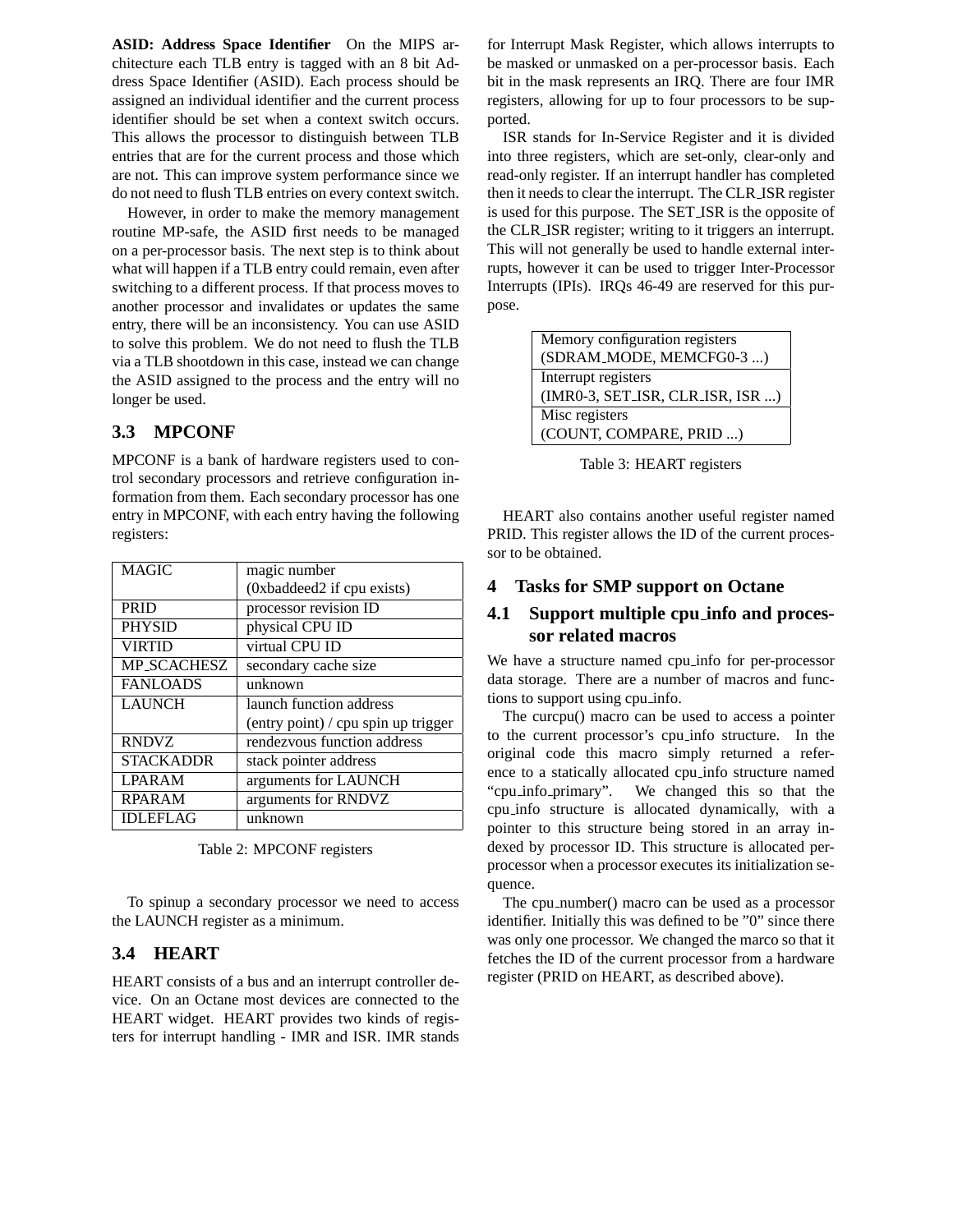```
/* uniprocessor code */
extern struct cpu_info cpu_info_primary;
#define curcpu() (&cpu_info_primary)
#define cpu_number() 0
...
/* multiprocessor code */
extern struct cpu_info *cpu_info[];
#define curcpu() (cpu_info[cpu_number()])
#define cpu_number() \
    (*(uint64_t *)HW_CPU_NUMBER_REG)
...
```
We are planning to use a hardware register (LLAddr in cp0) to store the pointer to the cpu info structure, in order to improve curcpu() performance. This code has been implemented but not yet merged.

# **4.2 Move per-processor data into cpu info**

In the original code the following information was stored in global variables even though it is per-processor information: running process information, interrupt priority level, pending interrupt, trapdebug, interrupt depth, etc...

All of these variables were moved into the cpu info structure and the code which referenced these variables was modified to reflect the changes. Since some assembly code refers to these variables, we implemented an assembly macro version of curcpu(), named GET CPU INFO(). One exception was the astpending global variable, which was moved into the per process data structure.

# **4.3 Lock primitives**

### **4.3.1 rwlock**

To use a rwlock in a SMP kernel, you should implement rw cas(), which is a compare and swap function. A stub for rw\_cas() is defined by default, but it is only a uniprocessor implementation.

# **4.3.2 mutex**

Mutexes can be implemented using splraise(), splx() and the rw\_cas() function. A pseudo code implementation is as follows:

```
mtx_init(mtx, wantipl) {
   mtx->mtx\_lock = 0;mtx->mtx_wantipl = wantipl;
   mtx->mtx_oldipl = IPL_NONE;
}
mtx_enter_try(mtx) {
    s = splraise(mtx->mtx_wantipl);
    if (compare_and_swap(&mtx->mtx_lock, 0, 1)
        == success) {
        mtx->mtx_oldipl = s;
        return 1;
    } else {
        splx(s);
        return 0;
    }
}
```

```
mtx_enter(mtx) {
    while (mtx_enter_try() == 0)
        /* loop */ ;
}
mtx_leave(mtx) {
   mtx->mtx lock = 0;
    splx(mtx->mtx_oldipl);
}
```
# **4.3.3 mp lock**

An mp lock is a spin lock primitive for giant locks. Unlike a mutex, mp lock can be used recursively on same processor. This allows interrupts or exceptions to be handled whilst holding a giant lock.

The same processor can acquire a mp\_lock more than twice, simply by incrementing the lock counter. Other processors will not be able to acquire the mp lock until all locks have been released at which point the counter will return to zero. Note that when the lock first succeeds the counter value will be two - this provides protection for the mp lock structure when unlocking.

A pseudo code implementation is as follows:

```
__mp_lock_init(mpl) {
    mpl->mpl_cpu = NULL;
    mpl->mpl_count = 0;
}
 __mp_lock(mpl) {
    while (1) {
        disable_interrupt();
        if (compare_and_swap(&mpl->mpl_count, 0, 1)
         == success)
            mp1->mp1<sub>cpu</sub> = curcpu();
        if (mpl->mpl_cpu == curvepu() ) {
             mpl->mpl_count++;
             enable_interrupt();
             break;
        }
        enable_interrupt();
    }
}
 __mp_unlock(mpl) {
    disable_interrupt();
    if (-mpl-\text{mpl\_count} == 1) {
        mpl->mpl_cpu = NULL;
        mpl->mpl_count = 0;
    }
    enable_interrupt();
}
```
# **4.4 Acquiring giant lock**

We need to acquire giant lock at trap(), software interrupts and hardware interrupts, prior to entering the kernel context.

# **4.5 Atomic operations**

The original code already had atomic operations, however some extra operations were added to facilitate the SMP implementation.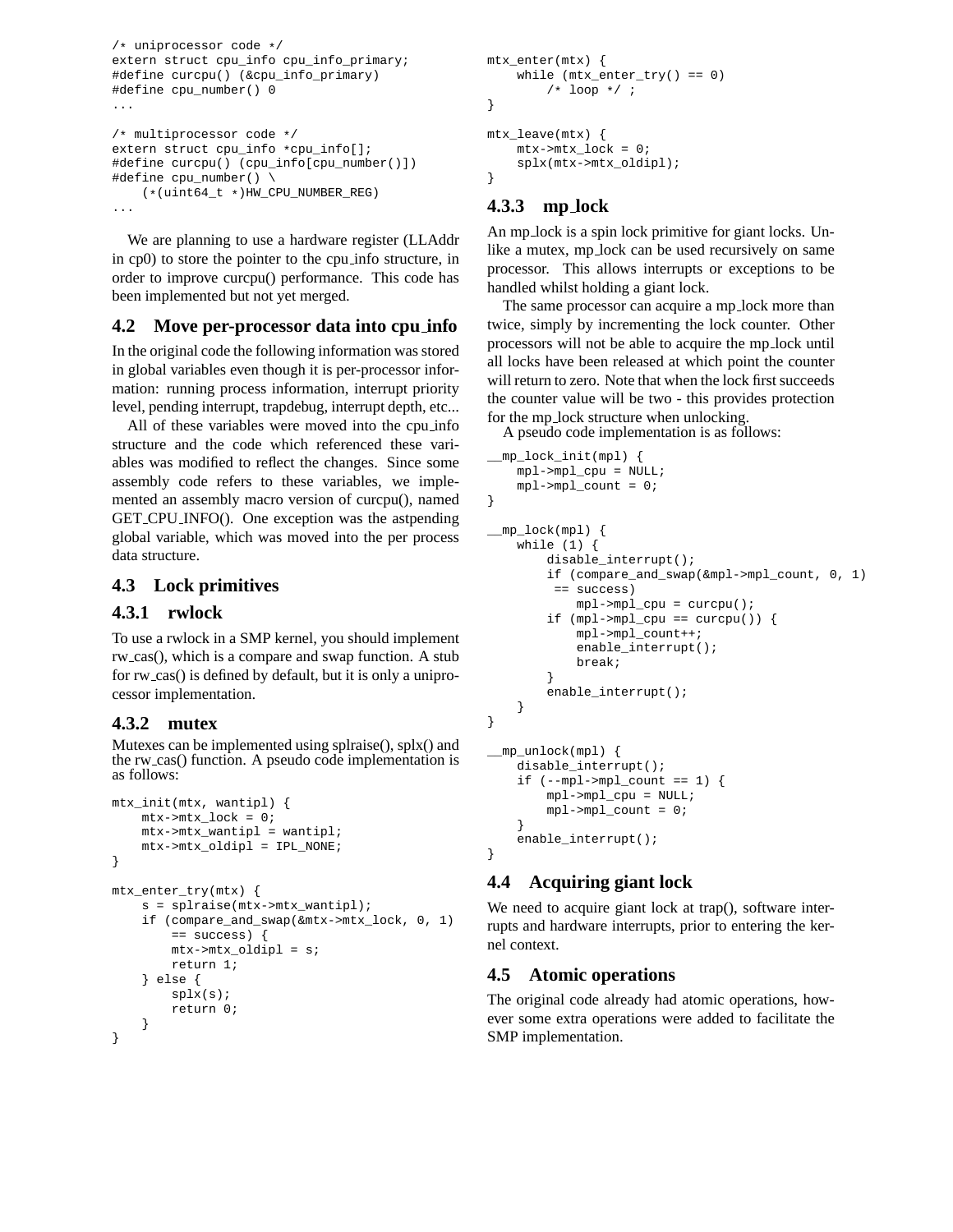### **4.6 Spin up secondary processors**

Spin up code is needed in order to boot secondary processors. You need to determine which processors are to be booted after cpuattach() and set the appropriate flags within their cpu info structure.

Late in the boot process the kernel calls a function named cpu boot secondary processors(). This iterates over the cpu info array to find and spin up target processors. In order to spin up secondary processors we need to set various parameters (entry point address, stack address, etc...) and turn on the processor by writing to the multiprocessor controller hardware registers.

The SGI Octane has control registers called MPCONF for this purpose. The spin up function writes values to these registers. The actual steps taken by our implementation are as follows:

- 1. calculate base address of MPCONF entry using cpuid
- 2. allocate bootstrap stack
- 3. set allocated stack address to STACKADDR
- 4. set cpu info pointer to LPARAM
- 5. set secondary processor entry point address to LAUNCH

### **4.7 Secondary processor entry point**

When a secondary processor spins up it needs to run some initialization code. This is similar to the primary processor boot sequence, however we do not need to perform kernel initialization since this has already been done by the primary processor at boot time.

Our implementation executes the following in order to enable process scheduling on the secondary processor:

- 1. disable interrupts
- 2. load global register
- 3. cache initialization
- 4. TLB initialization
- 5. clock initialization
- 6. ipi initialization
- 7. interrupt controller initialization
- 8. enable interrupt
- 9. start scheduling

# **4.8 IPI: Inter-Processor Interrupt**

IPI is a type of interrupt used by one processor to send an interrupt to another processor. On Octane, we use HEART to implement IPIs, which are then used for TLB shootdowns and cpu<sub>-unidle</sub>().

### **4.9 Per-processor ASID management**

As described previously, the MIPS TLB has a tag on each entry to identify which process it belongs to. Since it is only 8 bits in size (much smaller than the process ID) the kernel has to maintain a PID to ASID map. Although the original code used global variables for this purpose, we changed it to use per-processor variables. The pmap structure also has an ASID entry, which we also changed to be per-processor since it is not necessary to share ASIDs between processors.

### **4.10 TLB shootdown**

When multiple processors share the same page table entries we will hit TLB consistency problem. While each processor runs different processes they will not share page table entries because each process has individual page tables. However, in the following cases it will share the entries:

- kernel pages
- page shared by multiple processes, each process may run on a different processor at the same time
- a process that has multiple kernel threads, each process may run on different processor at the same time

Since typical hardware does not have a mechanism to keep the TLB consistent between multiple processors automatically, we have to keep it consistent within software. There is an algorithm called 'TLB shootdown' which can achieve this using IPIs. The basic concept is as follows:

- 1. block all other active processors (these can be identified by checking the active flag) via IPI
- 2. change the TLB entry on the local processor
- 3. invalidate the old entry on all other active processors

Whilst this process works, it is slow and does not scale well because it often blocks multiple processors. Platform dependent techniques can be used in order to reduce blocking time or frequency. We referred to FreeBSD/mips, which has implemented a simple TLB shootdown.

# **4.11 Lazy FPU handling**

In the original code FPU registers were not saved during a context switch, rather they are only saved when another process starts using FP. This is called lazy FPU handling and tries to reduce the frequency of FP context switches in order to save CPU time.

However, it does not work well in an SMP environment. On an SMP system a process can be migrated to another processor if the current processor is busy. If a process is switched without saving its FPU context, we will lose the data stored within these registers. We can delay register saving until the process is migrated to another processor, however we decided not to implement lazy FP handling on SMP for now.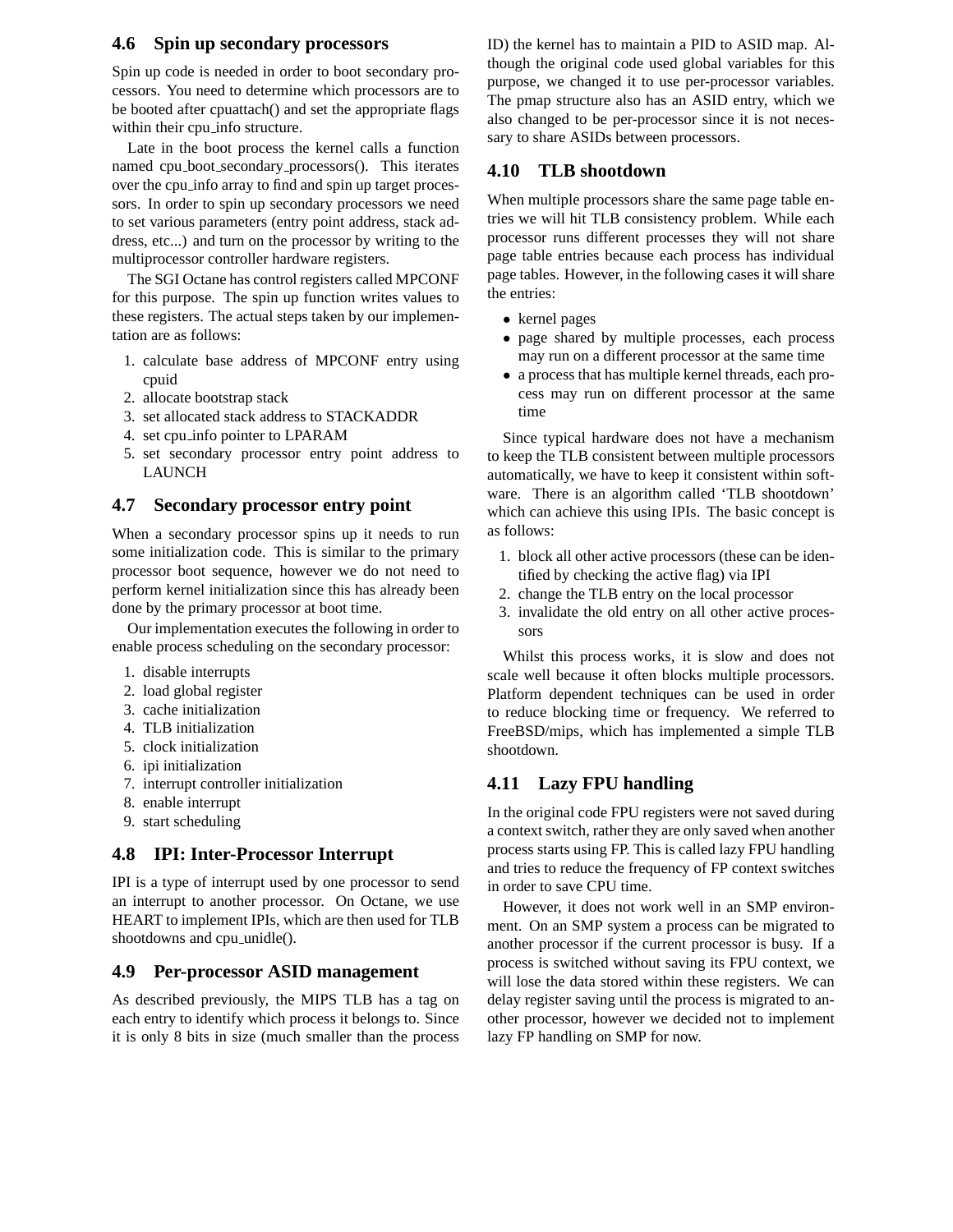### **4.12 Per-processor clock**

We need a per-processor clock to make process scheduling work correctly. On Octane this is easily achieved since each processor has its own internal clock. All we needed to do was change the clock driver to maintain clock information per-processor rather than globally.

### **5 Ideas implementing SMP**

We have faced a number of issues while implementing SMP, which we managed to solve. Some of the issues and solutions are presented here.

### **5.1 Writing assembly code using only 2 registers**

There was a small challenge in implementing GET CPU INFO(): the TLB miss handler skips a context switch, thus we could only use two registers named "k0" and "k1", which are reserved for kernel operations<sup>1</sup>. To fulfill this requirement this macro takes two arguments which specifies the registers that are to be used:

```
/* uniprocessor code */
tlb_miss:
    PTR_L k1, curprocpaddr
    dmfc0 k0, COP_0_BAD_VADDR
...
/* multiprocessor code */
tlb_miss:
    GET_CPU_INFO(k1, k0)
    PTR_L k1, CI_CURPROCPADDR(k1)<br>dmfc0 k0, COP_0_BAD_VADDR
              k0, COP_0_BAD_VADDR
...
```
# **5.2 Dynamic memory allocation without using a virtual address**

To support an arbitrary number of processors, the cpu info structure and the bootstrap kernel stack for secondary processors should be allocated dynamically. However, using malloc() to allocate them causes a problem since malloc() returns a virtual address when a physical address is required. If we try to use a virtual address for the bootstrap stack, it may be used before the TLB is initialized, thus causing the processor fault.

If we use a virtual address for cpu info it causes an infinite fault loop, due to the fact that the TLB miss handler refers to the cpu info structure - the TLB miss handler causes a TLB miss exception, which re-runs the TLB miss handler, looping forever.

To avoid these problems we implemented a wrapper function which allocates memory dynamically using malloc() or uvm\_pglistalloc() (depending on the allocation size), before obtaining and returning the physical address for the memory allocated.

### **5.3 Reduce frequency of TLB shootdown**

In the FreeBSD/mips pmap implementation, a TLB shootdown is performed for every TLB invalidate and update, however the shot processor decides if the TLB invalidate/update is needed or not. Our implementation was very inefficient, so we modified the code so that a TLB shootdown is only performed if it really is necessary. Otherwise we just increment the ASID generation, etc.

# **5.4 Calculate size of struct pmap on boot time**

As described earlier, the pmap structure should have ASID entries for all processors. However, we do not know how many processors will exist in the system at the time of compilation. The kernel detects the number of processors during the boot process, hence we can calculate the size of the pmap structure at boot time.

We defined the pmap structure with pm asid[1] as follows:

```
typedef struct pmap {
    int pm_count;
    simple_lock_data_t pm_lock;
    struct pmap_statistics pm_stats;
    struct segtab *pm segtab;
    struct pmap_asid_info pm_asid[1];
} *pmap_t;
```
Then we use PMAP\_SIZEOF(n) instead of sizeof(struct pmap) when allocating its size.

```
#define PMAP_SIZEOF(x) \
    (ALIGN(sizeof(struct pmap) + \
    (sizeof(struct pmap\_asid_info) * ((x) - 1))))pool_init(&pmap_pmap_pool,
    PMAP_SIZEOF(ncpusfound),
```

```
0, 0, 0,"pmappl", NULL);
```
This idea is borrowed from NetBSD/alpha, which also has an ASID (although they call it 'ASN' instead).

# **5.5 Fighting against deadlock**

It was hard to find the cause of deadlocks that occurred when both processors were running concurrently. Because they are a result of timing bugs caused by two conflicting processors, we need to be able to determine what happened on both processors at that time. It was likely that there is no way to use JTAG ICE on Octane, hence we only used printf() for debugging.

In order to figure out which lock the processors were stacking on, we placed counters and debug prints in every type of spinlock. If the lock continues to spin too much it will print a message.

It might seem like a good idea to execute the kernel debugger at that moment, in order to reveal its stacktrace.